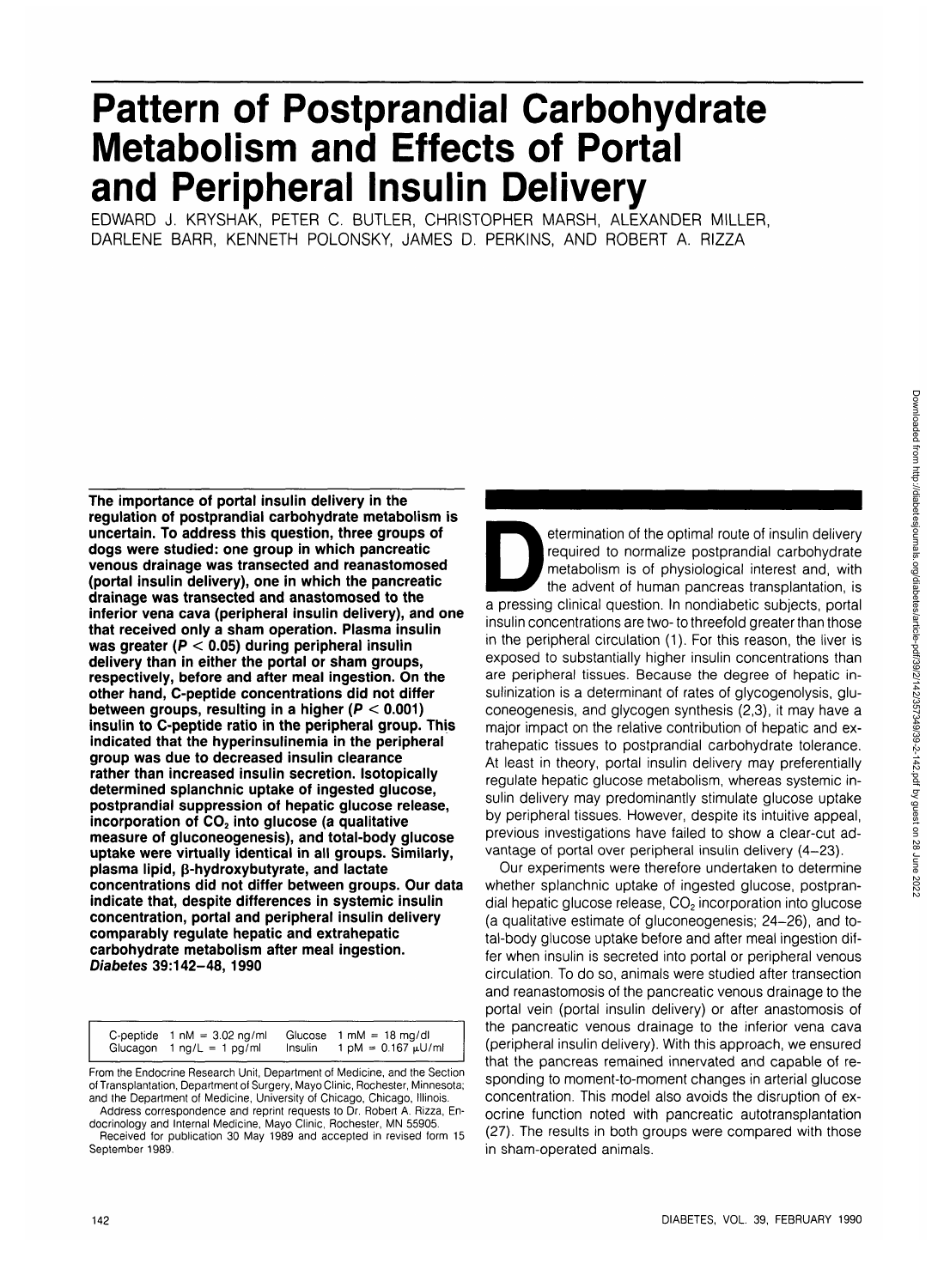## E.J. KRYSHAK AND ASSOCIATES

## **RESEARCH DESIGN AND METHODS**

**Animals and surgery.** Twenty-four healthy, adult, mongrel female dogs weighing 18-29 kg were anesthetized with pentobarbital sodium (32 mg/kg body wt i.v.) after an overnight fast. The dogs were randomly assigned to one of the following procedures.

To study peripheral pancreatic venous delivery, the superior pancreaticoduodenal vein (SPDV) was mobilized and transected from the portal vein and anastomosed end to side to the inferior vena cava in eight dogs as previously described (28). Venous tributaries between the pancreas and duodenum or spleen were transected and/or ligated. The gastroduodenal artery was left intact. All venous connections to the pancreas were therefore disconnected except for the SPDV. One animal died 3 mo postoperatively of anesthetic complications at the time of femoral artery catheter placement.

To study portal pancreatic venous delivery, eight animals received the same surgery as above, except the SPDV was anastomosed end to side to where it was transected from the portal vein.

As controls, we had a sham-operated group. Eight animals had a midline incision made from the processus xiphoideus to the symphysis pubica. The abdomen was explored, and only the intra-abdominal fat pad was removed.

After postoperative recovery, animals were fed once daily with 1400 g of standard dog chow (Country Prime, Mankato, MN); water intake was ad libitum.

At least 3 mo postoperatively, the dogs were anesthetized with pentobarbital sodium (32 mg/kg body wt i.v.) after an overnight fast, and a Silastic catheter (no. 602-205, Dow Corning, Midland, Ml) was implanted in a femoral artery. The catheter was flushed with 2 ml heparinized saline (50 U/ml), ligated, and sutured subcutaneously. Meal studies were performed 72-96 h later.

**Experimental procedures.** At the time of the meal studies, all animals had hematocrits >35%, stable weights, normal stools, and good appetites and appeared in healthy condition. Studies were performed after an overnight fast with unanesthetized animals standing quietly in a sling. The arterial catheters were retrieved on the morning of study under local anesthesia (1% lidocaine [1 ml], Invenex, Chagrin Falls, OH) and were used for blood collection. Central venous access was obtained with a 16-gauge 24-inch Intracath (Deseret Medical, Sandy, UT) placed in a saphenous vein on the morning of study and used for isotopic infusion.

The mixed meal contained 472 kcal (45% carbohydrate, 40% fat, 16% protein), consisting of an omelette and jello (made with 50 g dextrose, Fisher, Fair Lawn, NJ) to which 100 µCi [2-<sup>3</sup>H]glucose was added (all isotopes were from Du Pont-NEN, Boston, MA). All meals were consumed within 15 min.

Primed ( $\sim$ 14 µCi) continuous ( $\sim$ 0.14 µCi/min) infusion of [3-<sup>3</sup> H]glucose mixed in 0.9% NaCI was begun 2 h before the mixed meal to allow for isotope equilibration. In addition, five peripheral, five portal, and three sham-operated animals also received a primed ( $\sim$ 56  $\mu$ Ci) continuous ( $\sim$ 0.56  $\mu$ Ci/min) intravenous infusion of H<sup>14</sup>CO<sub>3</sub>. Arterial blood samples for glucose (29) and concentrations of glucose (29), insulin (30), glucagon (31), C-peptide (32), lactate (33), free fatty acid

(34), B-hydroxybutyrate (35), cholesterol (36,37), and triglycerides (36) were obtained at regular intervals. When H<sup>14</sup>CO<sub>3</sub> was infused, breath was collected via a tight-fitting rubber glove placed over each animal's snout into 2 ml of a solution containing 0.5 mM hydroxide of Hyamine (Packard, Downer's Grove, IL) and 10 ml Aquasure liquid-scintillation cocktail (Du Pont-NEN) for measurement of breath 14CO2 specific activity as previously described (38). After the study, the patency of the venous anastomosis was confirmed at autopsy in all animals except one animal in the peripheral group in which the anastomosis of the SPDV with the inferior vena cava was obstructed. The results from this animal were not included in analysis.

Analysis. [2-<sup>3</sup>H]- and [3-<sup>3</sup>H]glucose specific activity were determined as previously described (29) except that samples were counted in a Beckman scintillation counter and H numbers were used for quench correction. Overall, completion of detritiation of  $[2-3H]$ glucose was  $98.6 \pm 0.1\%$ (interassay coefficient of variation [C.V.] 0.3%, intra-assay C.V. 0.2%), whereas  $99.7 \pm 0.4\%$  (interassay C.V. 2.1%, intra-assay C.V. 2.1%) of [3-<sup>3</sup> H]glucose remained intact. [ 14C]bicarbonate loss was documented to be essentially 100% after deproteinization and column chromatography.

**Calculations.** Rates of total glucose appearance and usage were calculated with the equations of Steele et al. (39) as modified by DeBodo et al. (40) with [3-<sup>3</sup> H]glucose as the systemic tracer and [2-<sup>3</sup>H]glucose as the ingested tracer (41,42). Splanchnic uptake of ingested glucose was calculated by subtracting the total mass of ingested glucose reaching the systemic circulation from the amount ingested. The percentage of glucose derived from bicarbonate was calculated by dividing plasma [14C]glucose specific activity of the whole glucose molecule by breath <sup>14</sup>CO<sub>2</sub> specific activity (43). Endogenous hepatic glucose release after meal ingestion was calculated by subtracting the systemic rate of appearance of the ingested glucose from the total systemic rate of glucose appearance (41,42). Integrated responses were calculated as the area under the curve from 0 to 360 min.

The data in the text and figures are presented as means  $\pm$  SE. Postabsorptive values represent the mean of the values from  $-30$  to 0 min. Statistical analyses were performed with analysis of variance with the Newman-Keuls test for multiple comparisons.  $P < 0.05$  was considered to be statistically significant.

## **RESULTS**

**Plasma glucose, insulin, C-peptide, and glucagon concentrations.** Before meal ingestion, plasma glucose concentrations did not differ in the portal, peripheral, and shamoperated groups (Fig. 1; Table 1). After meal ingestion, the glycemic response was slightly but not significantly greater in the portal and peripheral than in the sham groups.

Both fasting and postprandial arterial plasma insulin concentrations were greater ( $P < 0.05$ ) in the peripheral group than in either the portal or sham groups. Neither fasting nor postprandial C-peptide or glucagon concentrations differed among groups. However, both fasting and integrated postprandial insulin-to-C-peptide ratios were lower ( $P < 0.001$ )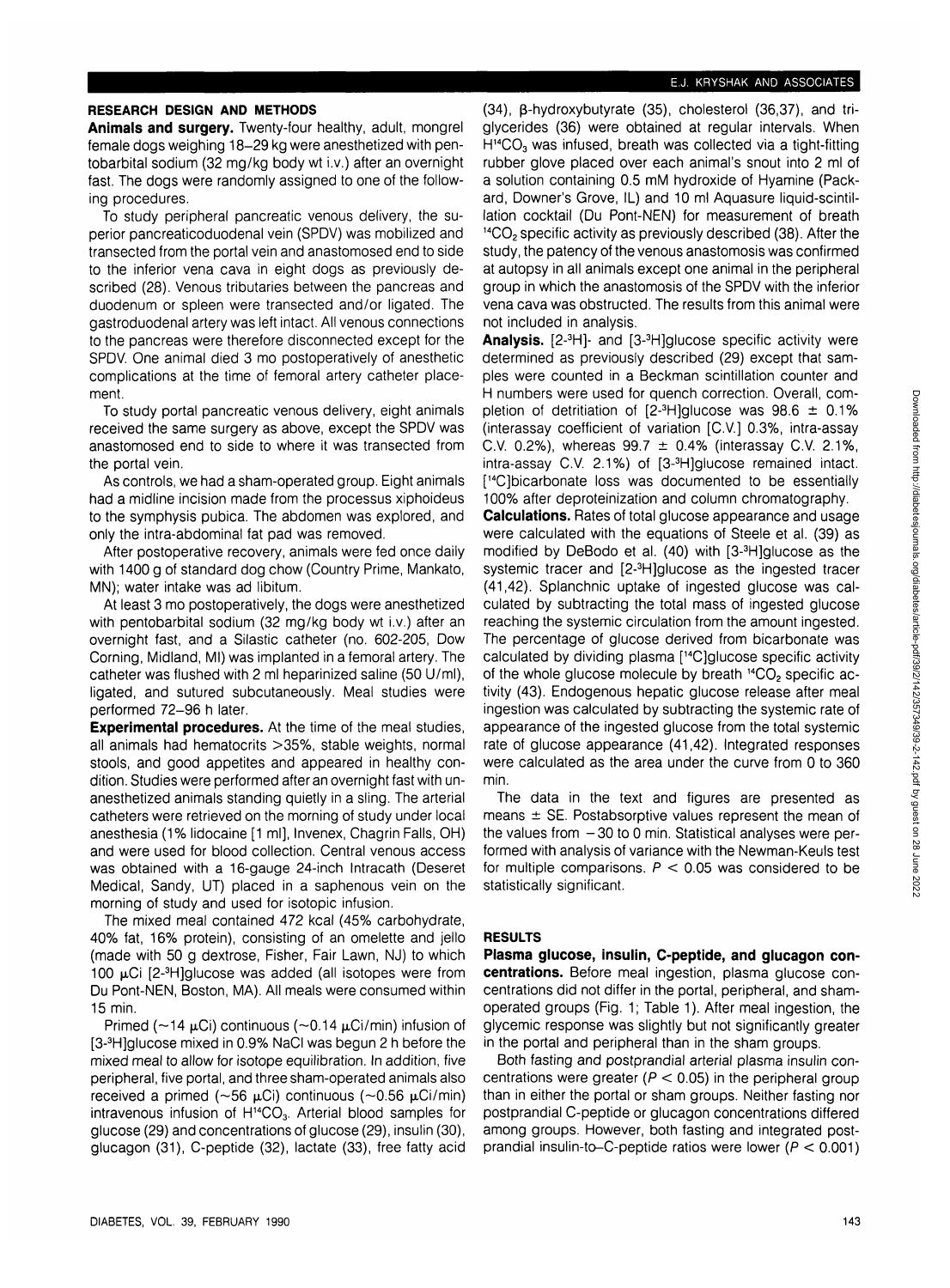## PORTAL AND PERIPHERAL INSULIN DELIVERY



**FIG. 1. Plasma glucose {A), insulin (S), C-peptide (C), and glucagon (D) concentrations. Mixed meal was ingested at time 0. <b>iii**, Portal **infusion; O, peripheral infusion. Shaded area (sham) are means** ± **SE.**

| TABLE 1 |                                                 |  |  |  |
|---------|-------------------------------------------------|--|--|--|
|         | Hormone concentrations before and after mixed-m |  |  |  |



**FIG. 2. Rates of glucose appearance (A) and disappearance (6). Mixed** meal was ingested at time 0. **.** Portal infusion;  $\bigcirc$ , peripheral infusion. **Shaded area (sham) are means ± SE.**

in the peripheral than portal or sham groups, indicating decreased insulin clearance.

**Glucose turnover.** Rates of glucose appearance and disappearance did not differ among portal, peripheral, and sham groups either before or after meal ingestion (Fig. 2; Table 2). Appearance of ingested glucose, endogenous glucose release, and CO<sub>2</sub> incorporation into glucose also did not differ between groups before or after meal ingestion (Fig. 3; Table 2). Splanchnic uptake of ingested glucose (i.e., the difference between the amount of glucose ingested and the amount of ingested glucose reaching the systemic circulation) was similar in the peripheral, portal, and sham groups

|                                                                                             | Peripheral      | Portal                       | Sham                         |
|---------------------------------------------------------------------------------------------|-----------------|------------------------------|------------------------------|
| Postabsorptive                                                                              |                 |                              |                              |
| Glucose (mg/dl)                                                                             | $95 \pm 3$      | $98 \pm 2$                   | $97 \pm 2$                   |
| Insulin $(\mu /m)$                                                                          | $15 \pm 3$      | $9 \pm 1$ *                  | $8 \pm 1$ <sup>*</sup>       |
| Glucagon (pg/ml)                                                                            | $192 \pm 14$    | $202 \pm 13$                 | $193 \pm 13$                 |
| C-peptide (pM/ml)                                                                           | $0.28 \pm 0.05$ | $0.31 \pm 0.04$              | $0.31 \pm 0.03$              |
| Insulin-to-C-peptide ratio                                                                  | $0.39 \pm 0.04$ | $0.22 \pm 0.03$ <sup>*</sup> | $0.19 \pm 0.00^*$            |
| Postprandial†                                                                               |                 |                              |                              |
| Glucose $(g \cdot dl^{-1} \cdot 6 h^{-1})$                                                  | $49.9 \pm 3.5$  | $48.7 \pm 2.0$               | $44.5 \pm 2.0$               |
| $insulin (mU·ms-1·6 h-1)$                                                                   | $13.2 \pm 1.2$  | $7.1 \pm 1.1^*$              | $5.9 \pm 0.6^*$              |
| Glucagon (ng $\cdot$ ml <sup><math>-1</math></sup> $\cdot$ 6 h <sup><math>-1</math></sup> ) | $71.5 \pm 5.7$  | $71.5 \pm 5.6$               | $63.5 \pm 4.9$               |
| C-peptide $(pM \cdot m!^{-1} \cdot 6 h^{-1})$                                               | $200 \pm 61$    | $180 \pm 29$                 | $173 \pm 47$                 |
| Insulin-to-C-peptide ratio                                                                  | $0.49 \pm 0.04$ | $0.28 \pm 0.04^*$            | $0.24 \pm 0.01$ <sup>*</sup> |

 $*P < 0.05$  vs. peripheral.

fTotal response.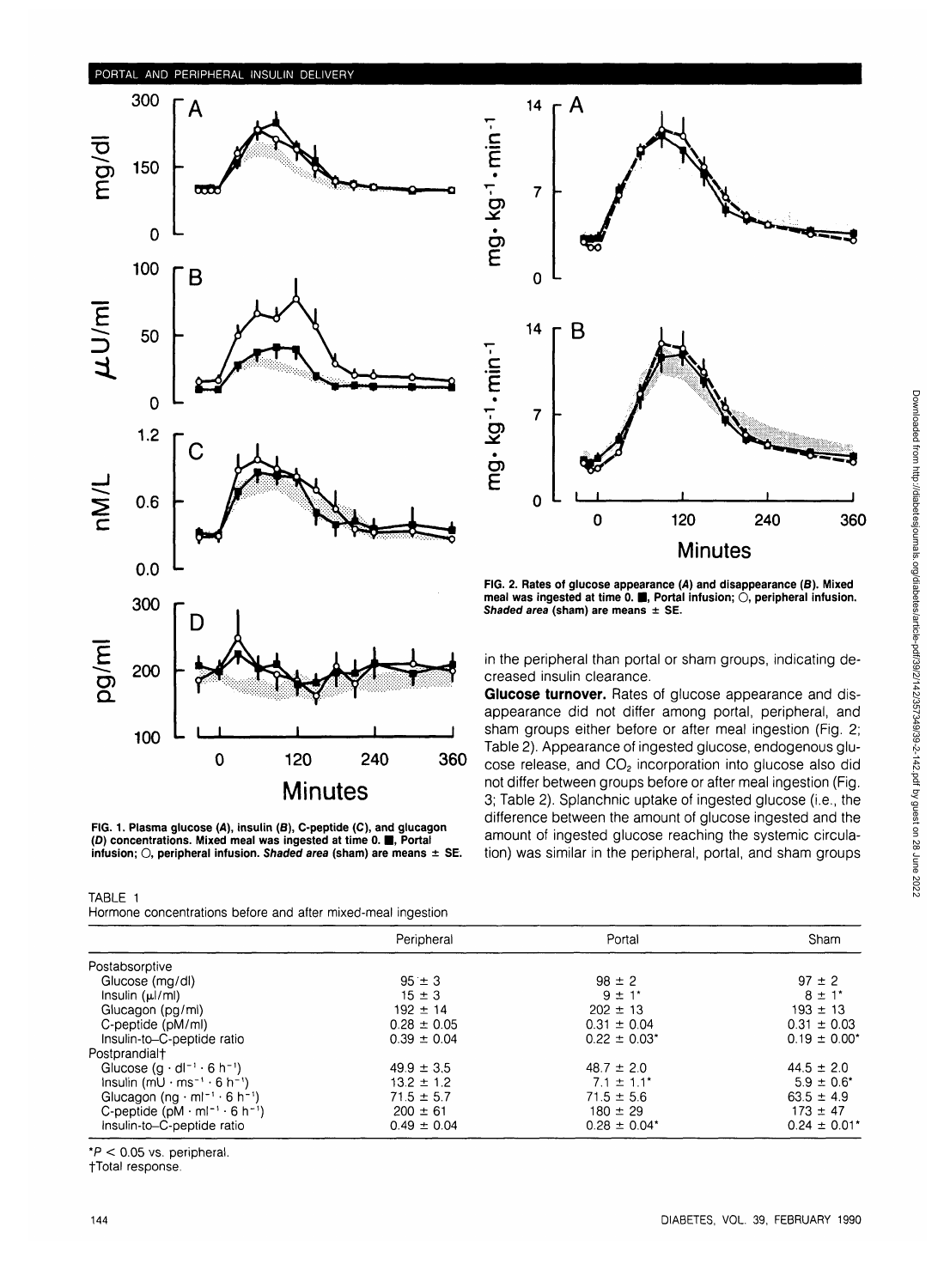## TABLE 2

Glucose flux rates before and after mixed-meal ingestion

|                                                    | Peripheral      | Portal          | Sham            |
|----------------------------------------------------|-----------------|-----------------|-----------------|
| Postabsorptive $(mg \cdot kg^{-1} \cdot min^{-1})$ |                 |                 |                 |
| Glucose appearance                                 | $2.6 \pm 0.1$   | $3.2 \pm 0.3$   | $3.4 \pm 0.3$   |
| Glucose disappearance                              | $2.6 \pm 0.1$   | $3.22 \pm 0.30$ | $3.5 \pm 0.3$   |
| Ingested glucose appearance                        | 0               | $\mathbf{0}$    |                 |
| Hepatic glucose release                            | $2.6 \pm 0.1$   | $3.1 \pm 0.3$   | $3.4 \pm 0.3$   |
| (end rate of appearance)                           |                 |                 |                 |
| $CO2$ into glucose                                 | $0.8 \pm 0.2$   | $1.2 \pm 0.2$   | $1.2 \pm 0.2$   |
| Postprandial* $(g \cdot kg^{-1} \cdot 6 h^{-1})$   |                 |                 |                 |
| Glucose appearance                                 | $2.4 \pm 0.1$   | $2.3 \pm 0.1$   | $2.4 \pm 0.2$   |
| Glucose disappearance                              | $2.4 \pm 0.1$   | $2.3 \pm 0.1$   | $2.4 \pm 0.2$   |
| Ingested glucose appearance                        | $1.5 \pm 0.1$   | $1.4 \pm 0.1$   | $1.4 \pm 0.1$   |
| Hepatic glucose release                            | $0.9 \pm 0.1$   | $0.9 \pm 0.1$   | $1.0 \pm 0.1$   |
| $CO2$ into glucose                                 | $0.28 \pm 0.03$ | $0.32 \pm 0.02$ | $0.26 \pm 0.02$ |

There were no significant differences between any groups.

\*Total response.

 $(740 \pm 100 \text{ vs. } 767 \pm 119 \text{ vs. } 666 \pm 47 \text{ mg} \cdot \text{ kg}^{-1} \cdot 6 \text{ h}^{-1})$ respectively).

Lipids and metabolites. Fasting total cholesterol, high-density lipoprotein cholesterol, and triglyceride concentrations did not differ among groups (Fig. 4; Table 3). Fasting lactate,  $free$ -fatty acid, and  $\beta$ -hydroxybutyrate concentrations also did not differ statistically among groups. After meal ingestion, lactate increased and free-fatty acid and p-hydroxybutyrate concentrations decreased comparably in all groups. The postprandial increase in lactate was slightly but not statistically greater in the portal than the peripheral or sham-operated groups.

## **DISCUSSION**

To determine whether postprandial carbohydrate metabolism differs during peripheral and portal insulin delivery, we





**FIG. 3. Appearance of ingested glucose {A), endogenous glucose** release (B), and CO<sub>2</sub> incorporation (C) into glucose. Mixed meal was **ingested at time 0. • , Portal infusion; O, peripheral infusion. Shaded area (sham) are means ± SE.**

FIG. 4. Plasma lactate (A), free fatty acid (B), and  $\beta$ -hydroxybutyrate **(C) concentrations. Mixed meal was ingested at time 0.1 , Portal infusion; O, peripheral infusion. Shaded area (sham) are means ± SE.**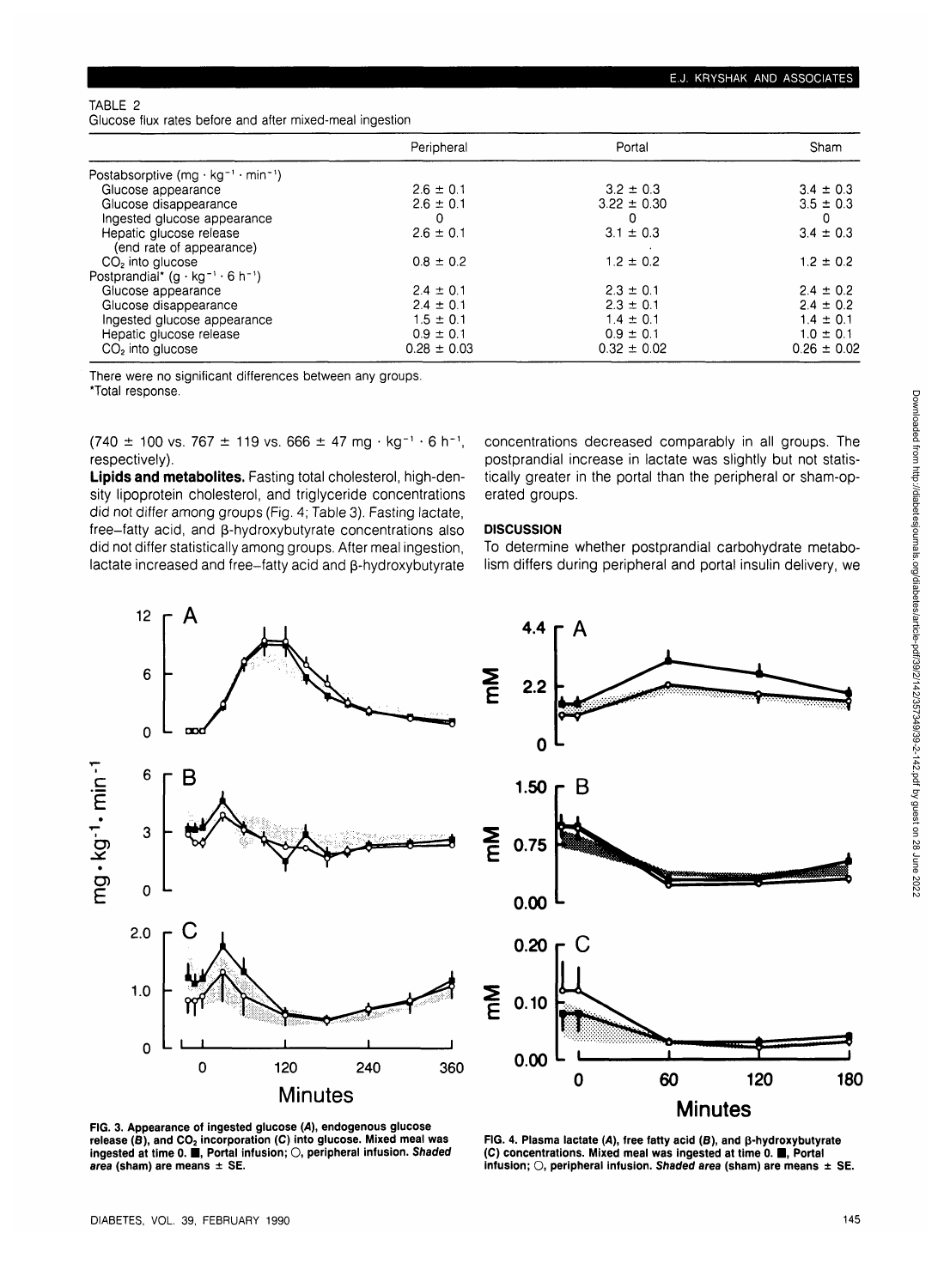#### PORTAL AND PERIPHERAL INSULIN DELIVERY

TABLE 3

| Fasting lipid concentrations |  |  |
|------------------------------|--|--|
|                              |  |  |

|            | Total<br>cholesterol<br>(mg/d) | High-density<br>lipoprotein cholesterol<br>(mq/d) | Triglycerides<br>(mg/d) |
|------------|--------------------------------|---------------------------------------------------|-------------------------|
| Portal     | $130 \pm 9$                    | $94 \pm 9$                                        | $24 \pm 2$              |
| Peripheral | $130 \pm 18$                   | $94 \pm 13$                                       | $19 \pm 2$              |
| Sham       | $133 \pm 29$                   | $94 \pm 9$                                        | $27 \pm 2$              |

There were no significant differences between any groups.

studied dogs that had had their pancreatic venous drainage severed and reconnected to the portal vein or anastomosed to the inferior vena cava. As anticipated, the animals with venous drainage to the systemic circulation had elevated plasma insulin concentrations both before and after meal ingestion (12,13,16,18-21). However, the postprandial pattern of carbohydrate metabolism was the same as that observed in either the portal or sham-operated group. Splanchnic uptake of ingested glucose, hepatic glucose release, and gluconeogenesis, as estimated by  $CO<sub>2</sub>$  incorporation into glucose, did not differ among groups.

Compensatory changes in hepatic glucose uptake and release are a major determinant if not the major determinant of postabsorptive and postprandial glucose concentrations (26,41-43). Therefore, it could be anticipated that secretion of insulin into the portal venous system would optimize control of these important metabolic processes. Portal insulin delivery would maximize the rapidity of change of insulin concentrations perfusing the liver while minimizing the insulin concentration to which peripheral tissues are exposed (1). The latter may be important if, as speculated, systemic hyperinsulinemia accelerates atherosclerosis (44) and induces insulin resistance (45). Despite the above line of reasoning, previous studies have failed to demonstrate a clearcut advantage of portal over peripheral insulin delivery on carbohydrate metabolism. Portal insulin infusion, if anything, produces less hypoglycemia for a given dose than systemic insulin infusion (5,6,12,16). Peripheral insulin infusion with either a computer-controlled infusion device or a predetermined waveform results in the same glycemic excursion as portal insulin infusion (10,15,17,22). Similar to these studies, Kruszynska et al. (19) reported that with the exception of hepatic glycogen content, carbohydrate metabolism did not differ when islets were transplanted beneath the renal or splenic capsule in rats.

The importance of the route of insulin delivery may be diminished if, as has been previously suggested in the presence of adequate insulin concentrations (46-49), glucose rather than insulin is the primary regulator of glycogen synthesis, glycogenolysis, and gluconeogenesis. Heterogeneity of the contribution of the hepatic artery and portal vein to hepatocyte perfusion (50) and similarly of the glucagon-toinsulin ratio perfusing the liver when pancreatic venous effluent is drained in the portal and systemic circulation may further minimize differences in postprandial hepatic response.

Previous studies examining the effects of peripheral insulin delivery on gluconeogenesis have been inconsistent. It has previously been reported that the concentration of the glu-

coneogenic precursor alanine is lower during peripheral than portal insulin infusion (14). Subsequently, investigators have reported that alanine turnover either increased (51) or decreased (22), Cori cycle activity either decreased (52) or was normal (19), and alanine incorporation into glucose increased (51) during peripheral insulin infusion. Our experiments find no evidence that route of insulin delivery alters the gluconeogenic rate as measured by the rate of incorporation of CO<sub>2</sub>. This, as do all in vivo methods for measurement of gluconeogenesis, has limitations (53,54). However, this technique has an advantage over other techniques in that it monitors the contribution of lactate, pyruvate, and alanine to new glucose synthesis (53,54). It also takes advantage of the rapid and extensive equilibration of bicarbonate with intrahepatic metabolic pools (55). Nevertheless, because incorporation of CO<sub>2</sub> into glucose provides a qualitative rather than quantitative measure of new glucose synthesis, our conclusions regarding gluconeogenesis must remain tentative.

Despite higher insulin concentrations in the peripheral group, glucose uptake did not differ before or after meal ingestion from that observed in the portal group. If anything, postabsorptive glucose uptake in the peripheral group was slightly (but not significantly) lower than in the other groups. Because glucose concentrations were comparable in both groups, these findings suggest insulin resistance. Most (56- 58) but not all (59-61) studies demonstrated that short-term hyperinsulinemia is associated with insulin resistance. However, Wardzala et al. (61) pointed out that the effects of hyperinsulinemia on insulin action change with time. In contrast to previous short-term studies, these experiments assessed carbohydrate metabolism after >3 mo of preand postprandial hyperinsulinemia. Although these studies strongly suggest that the peripheral glucose uptake was not appropriate for the prevailing insulin concentrations, they do not necessarily establish hepatic insulin resistance. Because insulin was secreted directly into the inferior vena cava in the peripheral group, systemic and portal venous insulin concentrations presumably did not differ. Therefore, the twofold greater systemic insulin concentrations in the peripheral group likely approximated the portal venous insulin concentrations present in the portal group. This could account for the similar splanchnic uptake of ingested glucose and similar postprandial suppression of hepatic glucose release and incorporation of CO<sub>2</sub> into glucose. In any case, these experiments strongly suggest that drainage of insulin into the systemic circulation, as is commonly performed during human pancreas transplantation, will result in inappropriately low insulin-stimulated glucose uptake.

The higher systemic insulin concentrations observed during peripheral insulin delivery could have been caused by increased insulin secretion and/or decreased insulin clearance. C-peptide concentrations were measured to distinguish between these two possibilities (62). C-peptide concentrations did not differ in the three groups before or after meal ingestion. On the other hand, the integrated insulin-to-C-peptide ratio was higher ( $P < 0.001$ ) in the peripheral than the portal or sham groups. These data indicate that the increased circulating insulin concentrations in the peripheral group were due to decreased insulin clearance rather than increased insulin secretion (62). Decreased insulin clear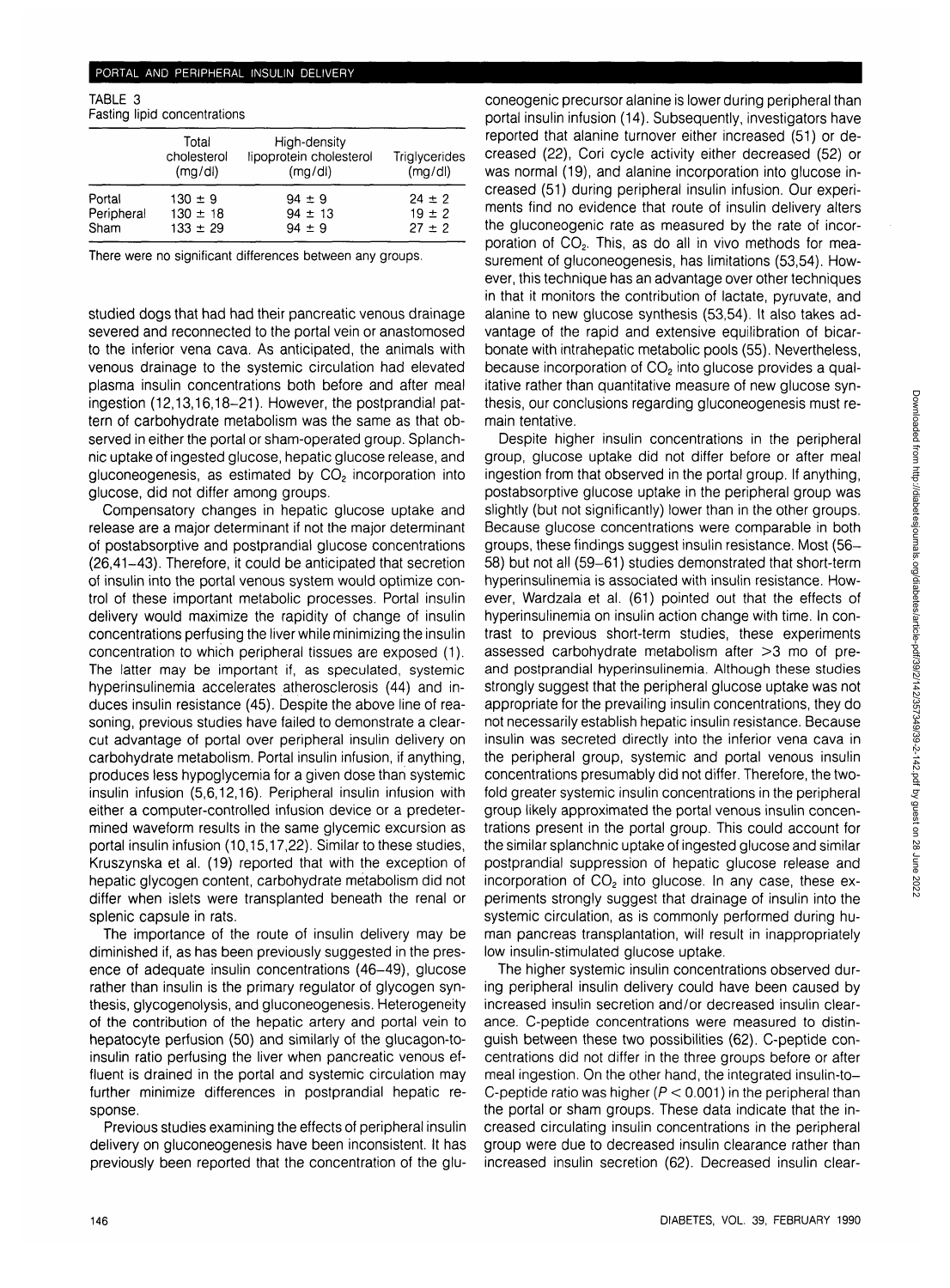ance presumably resulted from the fact that the insulin secreted directly into the vena cava bypassed initial hepatic extraction. The lack of change in insulin secretion when insulin is drained into the systemic concentration has implications for human pancreas transplantation. If insulin resistance due to systemic hyperinsulinemia had caused a compensatory increase in insulin secretion, then peripheral insulin drainage may have predisposed to  $\beta$ -cell exhaustion. On the other hand, because hyperinsulinemia resulted from decreased insulin clearance, demands on the transplanted p-cells presumably were not increased.

Various studies have suggested a relationship between hyperinsulinemia and atherogenesis (for review, see ref. 44). Acute changes in insulin can alter lipolysis, lipogenesis, and triglyceride metabolism (63-66). However, in our studies, the route of insulin delivery had no detectable effect on plasma lipids. These results are similar to those previously reported by Kruszynska et al. (67) in rats and Goriya et al. (68) in dogs. Of interest in our experiments, the plasma lactate concentrations tended to be higher in the portal group than the peripheral or sham-operated group. In contrast, Goriya et al. (68) observed increased lactate concentrations when insulin was infused into either the portal or the peripheral venous system. However, it should be noted that the 7-h square wave employed by Goriya et al. resulted in systemic hyperinsulinemia regardless of whether insulin was infused into the portal or peripheral venous system. It seems unlikely that the slightly higher lactate concentrations observed in our portal group were due to the route of insulin delivery, because the sham group also secreted insulin into the portal vein. However, because the apparent difference in lactate concentration between groups did not reach statistical significance, we cannot exclude chance alone. In any case, our data and those of Kruszynska et al. (58) suggest that portal and peripheral insulin delivery have similar effects on lipid and carbohydrate metabolism.

In summary, this study demonstrates that the pattern of pre- and postprandial carbohydrate metabolism is similar during portal and peripheral insulin delivery. Splanchnic uptake of ingested glucose, postprandial suppression of hepatic glucose release, incorporation of  $CO<sub>2</sub>$  into glucose, and total-body glucose uptake were virtually identical. Because the pancreases were left in situ with innervation intact, our experiments were able to directly address the effects of peripheral versus portal venous drainage. However, it remains to be determined whether these results pertain to the denervated pancreas used for transplantation. Furthermore, our experiments only examined carbohydrate turnover; although the route of delivery had no effect on plasma lipid concentrations, our experiments did not assess the effects of portal versus peripheral venous drainage on amino acid or fat turnover or on the potential deleterious effects of longterm hyperinsulinemia on atherogenesis. Such data will be required before the risk-to-benefit ratio of pancreas transplantation procedures designed to achieve portal insulin drainage can be properly assessed.

## **ACKNOWLEDGMENTS**

This work was supported by Grant AM-29953 from the United States Public Health Service and by the Mayo Foundation.

The excellent technical assistance of S. Coman, J. King, T. Madson, and M. Oeltjen and the superb editorial assistance of K. Young and J. Ashenmacher are gratefully acknowledged.

This work was presented in part at the 49th annual meeting of the American Diabetes Association, Detroit, Michigan, June 1989.

### **REFERENCES**

- 1. Blackard WG, Nelson NC: Portal and peripheral vein immunoreactive insulin concentrations before and after glucose infusion. Diabetes 19:302-306, 1970
- 2. Hers H: The control of glycogen metabolism in the liver. Annu Rev Biochem 45:167-89, 1976
- Exton JH, Mallette LE, Jefferson LS, Wong EHA, Friedmann N, Miller TB, Park CR: The hormonal control of hepatic gluconeogenesir Recent Prog Horm Res 26:411-55, 1970
- Madison LL, Mebane D, Lococq F, Combes R: Physiologic significance of the secretion of endogenous insulin into the portal circulation. V. The quantitative importance of the liver in the disposition of glucose loads. Diabetes 12:8-15, 1963
- 5. Martin FIR, Leonards JR, Miller M: A comparison of the effect of the intraportal and intravenous administration of  $1^{131}$ -insulin on peripheral blood glucose and serum radioactivity. Metabolism 8:472-78, 1959
- 6. Starzl T, Scalan W, Yanof H, Thornton F, Wendel R, Steam B, Lazarus R, McAllister W, Shoermaker W: A comparison of the hypoglycemic effect of insulin with systemic venous and portal venous administration. J Surg Res 36:293-95, 1963
- 7. Waddell WR, Innsman KE: Plasma insulin after division of portal and pancreatic venous blood to vena cava. J Appl Physiol 22:808-12, 1967
- 8. Erwald R, Hed R, Nygren A, Rojdmark S, Wiechel KL: Comparison of the effect of intraportal and intravenous infusion of insulin on blood glucose and free fatty acids in peripheral venous blood of man. Acta Med Scand 195:351-57, 1974
- 9. Baruh S: The physiologic significance of portal vs. peripheral injection of insulin in man. Am J Med Sci 269:25-35, 1975
- 10. Botz CK, Leibel BS, Zingg W, Gander RE, Albisser AM: Comparison of peripheral and portal routes of insulin infusion by a computer-controlled insulin infusion system (artificial endocrine pancreas). Diabetes 25:691- 700, 1976
- 11. Brown J, Mullen Y, Clark WR, Molnar IG, Heininger D: Importance of hepatic portal circulation for insulin action in streptozotocin-diabetic rats transplanted with fetal pancreases. J Clin Invest 64:1688-94, 1979
- 12. Stevenson R, Parsons J, Alberti KGMM: Insulin infusion into the portal and peripheral circulation of unanesthetized dogs. Clin Endocrinol 8:335- 47, 1978
- 13. Collin J, Taylor RMR, Johnston IDA: Portal or systemic venous drainage for pancreatic transplantation? A physiologic study. Ann R Coll Surg Engl 58:326, 1976
- 14. Goriya Y, Bahoric A, Marliss EB, Zinman B, Albisser AM: Blood glucose control and insulin clearance in unrestrained dogs portally infused with a portal insulin delivery system. *Diabetologia* 19:452–57, 1980
- 15. Rizza RA, Westland R, Hall L, Patton G, Haymond M, Clemens A, Gerich J, Service F: Effect of peripheral versus portal venous administration of insulin on postprandial hyperglycemia and glucose turnover in alloxandiabetic dogs. Mayo Clin Proc 56:434-38, 1981
- 16. Stevenson RW, Parsons JA, Alberti KGMM: Comparison of the metabolic responses to portal and peripheral infusions of insulin in diabetic dogs. Metabolism 30:745-52, 1981
- 17. Fischer U, Rizza RA, Hall LD, Westland RE, Haymond MW, Clemens AH, Gerich JE, Service FJ: Comparison of peripheral and portal venous insulin administration on postprandial metabolic responses in alloxan-diabetic dogs: effects of identical preprogrammed complex insulin infusion waveforms. Diabetes 31:579-84, 1982
- 18. Ishida T, Chap Z, Chou J, Lewis RM, Hartley CJ, Entman ML, Field JB: Effects of portal and peripheral venous insulin infusion on glucose production and utilization in depancreatized conscious dogs. Diabetes 33:984-90, 1984
- 19. Kruszynska Y, Home P, Alberti KGMM: Comparison of portal and peripheral insulin delivery on carbohydrate metabolism in streptozotocin diabetic rats. Diabetologia 28:167-71, 1985
- 20. Cuthbertson RA, Mandel TE: A comparison of portal venous drainage in marine foetal pancreatic islet transplantation. Aust J Exp Biol Med Sci 64:175-84, 1986
- 21. Albisser AM, Nomura M, Greenberg GR, McPhedran NT: Metabolic control in diabetic dogs treated with pancreas autotransplants and insulin pumps. Diabetes 35:97-100, 1986
- 22. Freyse EJ, Fischer U, Albrecht G, Marx I, Keilacker H: The effect of prehepatic insulin administration on alanine flux rates in diabetic dogs. Diabetologia 30:402-408, 1987